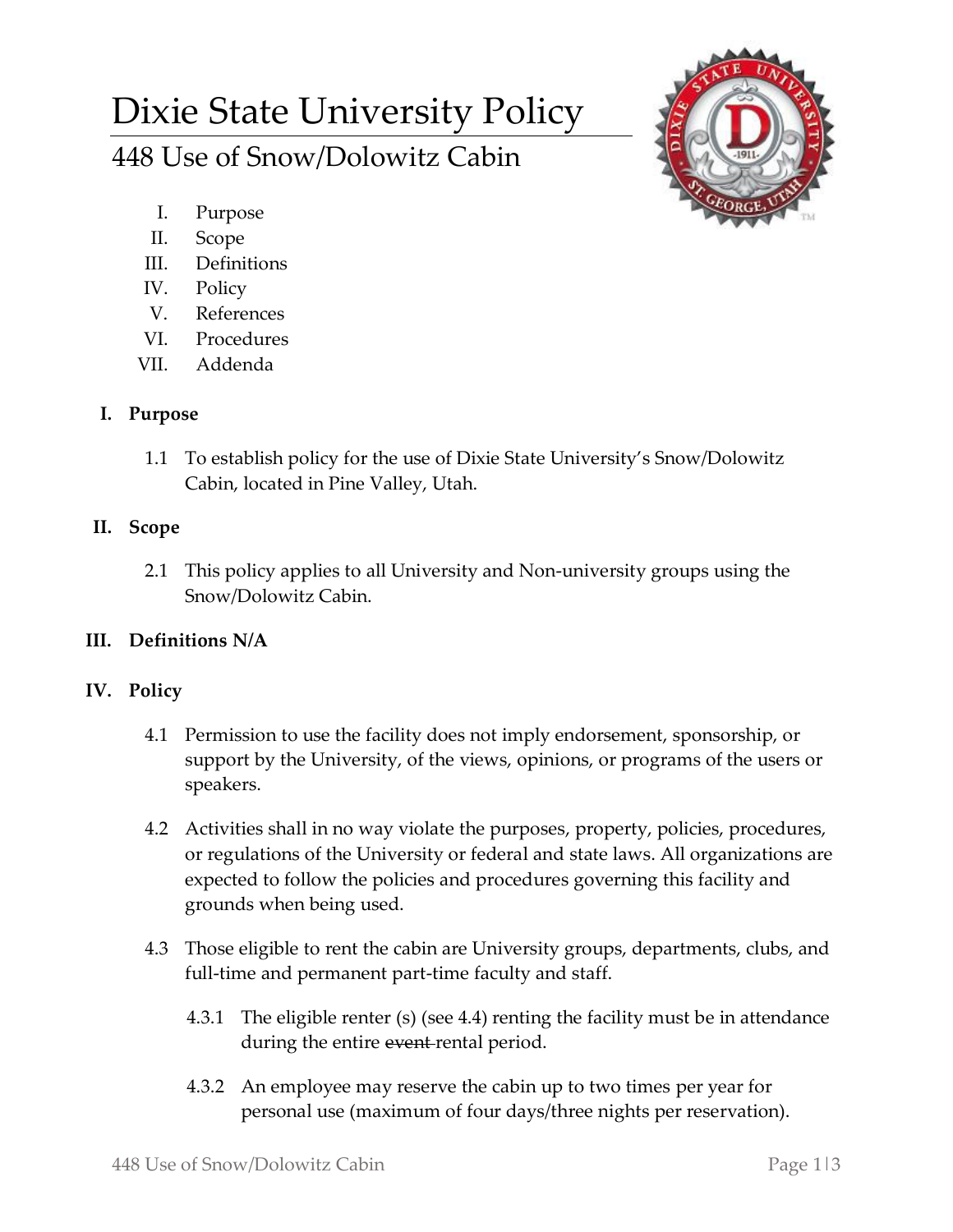- 4.3.3 An employee may reserve the cabin for a specific holiday once every three years.
- 4.4 Deposit and Rental Fee
	- 4.4.1 A deposit is required to be paid before the reservation is made official. The reservation deposit may be refunded if a timely notification of cancellation is made or if the caretakers certify the cabin was left in an acceptable condition.
	- 4.4.2 A prepaid rental fee will be charged for use of the facility. Fees are based on type of event being held.
- 4.5 Priority Scheduling
	- 4.5.1 Dixie State University events and student organizations are afforded the privilege of having first priority in scheduling reservations.
	- 4.5.2 Reservations must be submitted by May 31, for events scheduled to occur in the forthcoming academic year (Fall, Spring, and Summer semesters).
		- 4.5.2.1 After May 31, all requests will be granted on a first-come, firstserve basis. The following groups are given scheduling priority:
			- 4.5.2.1.1 Priority One: Recognized student organizations and DSU events.
			- 4.5.2.1.2 Priority Two: DSU faculty and staff
		- 4.5.2.2 While reservations can may be submitted for the upcoming year prior to the May 31 deadline, these requests may be considered on a first come, first serve basis, after student organizations and DSU event requests (submitted by May 31) have been considered.
		- 4.5.2.3 Exceptions to this priority system are as follows:
			- 4.5.2.3.1 A once a year reservation for the family of the donor.
			- 4.5.2.3.2 Conferences and meetings that require more than a year to plan in order to secure speakers and/or correspond with circuit events hosted in conjunction with other entities.
			- 4.5.2.3.3 Administration events (typically, those with some urgency).